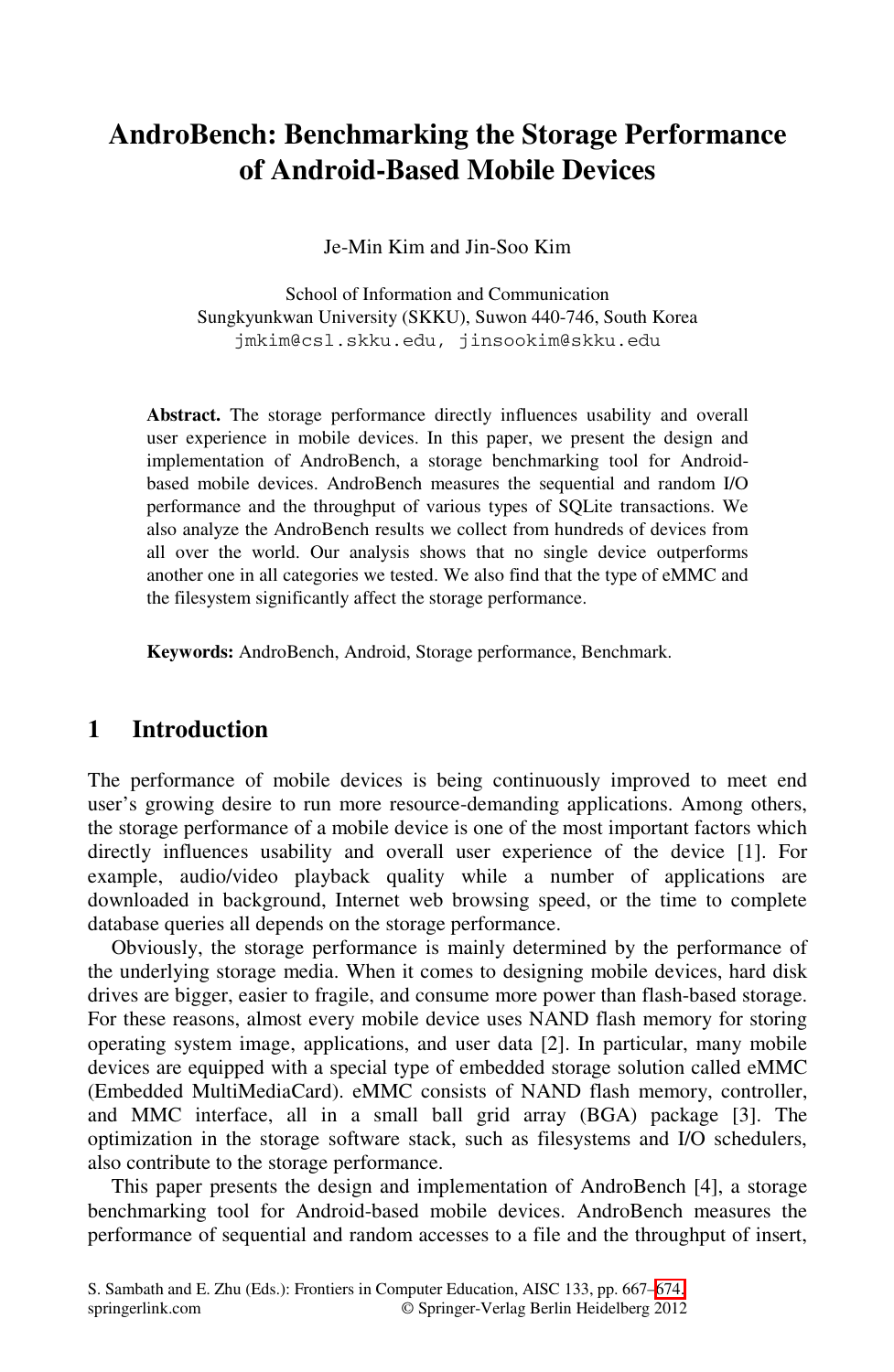update, and delete queries to a SQLite database. Currently, AndroBench is available in the Android market and can be downloaded freely by any Android-based mobile devices. The measurement results are automatically transmitted to our server. In this paper, we also present what we have found by analyzing those AndroBench results.

The rest of the paper is organized as follows. In Section 2, we briefly discuss the related work. Section 3 describes the methodology used in AndroBench in detail. Section 4 analyzes the benchmark results collected from various Android-based mobile devices. Section 5 concludes the paper.

## **2 Related Work**

Many benchmarking tools, such as IOzone, IOmeter, and Postmark, have been developed to measure the storage performance and to analyze the characteristics of the underlying storage devices. IOzone is a microbenchmark program that supports a variety of file operations [5]. IOzone measures the I/O performance of accessing a single file with read, write, re-read, re-write, read backwards, fread, and fwrite operations. IOmeter is an I/O subsystem measurement and characterization tool for single and clustered systems, originally developed by Intel [6]. Postmark measures the performance of creating/reading/appending/deleting small and short-lived files, modeled after mail server or web-based commercial server workloads [7].

Although it is possible to port these existing storage benchmarks for the Android platform, there are several restrictions when they are run as a mobile application. First, as there is no way of getting superuser privilege in the Android-based mobile devices, some benchmarks which require superuser permission cannot be executed. For example, IOzone relies on unmounting and remounting the filesystem before each benchmark run to clear out any caches, which cannot be done in user-level applications. Second, the time needed to run the benchmark program should not be long, since the benchmark program will be executed not by system administrators, but by non-expert smartphone users.

Several benchmark tools specialized for the Android platform are already available in the Android market. Quadrant is one of the most famous benchmark applications, which measures the performance of CPU, memory, I/O, and 2D/3D graphics [8]. These results are sent to the server and the server calculates the final benchmark score. However, Quadrant does not provide any information on what are being measured and how the final score is calculated from the individual measurement result. The RL benchmark is a mobile application which focuses on the SQLite performance [9]. The RL benchmark reports the total elapsed time for processing a number of SQL queries. However, the specifics of the benchmarking methodology have not been known either. In comparison to these benchmarks, AndroBench is intended to be an open, versatile, and more objective benchmark. In AndroBench, users can measure the storage performance by changing configuration parameters freely. We also plan to provide the detailed information on our benchmarking methodology in the AndroBench homepage to ensure objectiveness of AndroBench.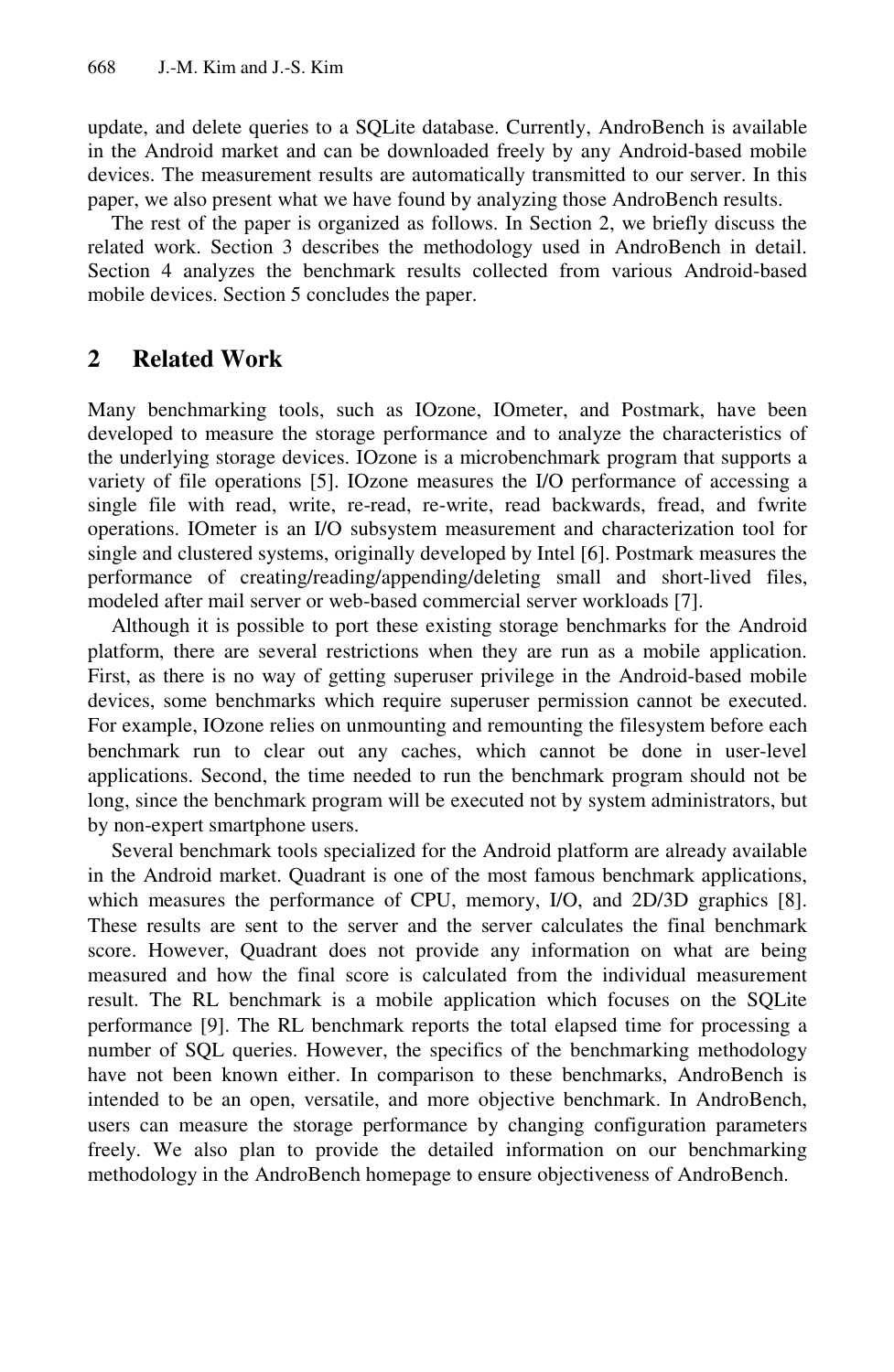# **3 Methodology**

#### **3.1 Microbenchmarks**

AndroBench uses four microbenchmarks to measure the sequential and random I/O performance. To measure the sequential read performance, AndroBench first creates a file (32MB in size by default) in the target partition (/data by default). Then, the file is sequentially read with the fixed buffer size (256KB by default). The sequential write performance is measured similarly except that the file size is reduced to 2MB by default. This is because otherwise the microbenchmark takes too long due to the slower write performance. For the random read/write performance, AndroBench measures IOPS or the number of I/O operations per second. Each read/write operation is 4KB in size by default and the default file size is 32MB for reads and 2MB for writes. While measuring the random read/write performance, the offset is chosen randomly and in a non-overlapping way in the 4KB boundary. AndroBench takes the average of three runs for each microbenchmark.

One of the important issues in measuring the storage performance is to minimize the effect of buffer cache. Unfortunately, Java does not provide any library that can bypass buffer cache. Therefore, our microbenchmarks are implemented in C using the Java Native Interface (JNI). Buffer cache is bypassed by opening a file with the O\_DIRECT flag. When the filesystem does not support direct I/O (as in YAFFS2 and Ext2), AndroBench uses a brute-force method; it first creates a temporary file in the external SD card, whose size is equal to the main memory size. Then, the entire file is read to fill in the buffer cache, whenever AndroBench needs to clear the cached data in the buffer cache. Although the Linux kernel provides a very simple way to clear the buffer cache (using the /proc/sys/vm/drop\_caches file), it requires superuser permission, hence cannot be used in AndroBench.

#### **3.2 SQLite Benchmarks**

SQLite is a small embedded database engine [10]. In the Android platform, SQLite is used as system and user databases storing such information as contacts, SMSes, and bookmarks of the web browser. Since SQLite stores the entire database as a single file on the host filesystem, the performance of SQLite is closely related to the storage performance.

The database schema used in AndroBench's SQLite benchmarks is modeled after the one used in the contact database. AndroBench creates a table consisting of 17 columns (12 integer types and 5 text types) in the /data partition, and performs three types of tests: insert, update, and delete. The number of transactions in each test is set to 300 by default. SQLite uses the page cache to process transactions. Before each benchmark, AndroBench calls SQLiteDatabase.releaseMemory() to release the allocated pages for SQLite in the page cache. The performance of SQLite benchmarks is measured as TPS or the number of transactions per second.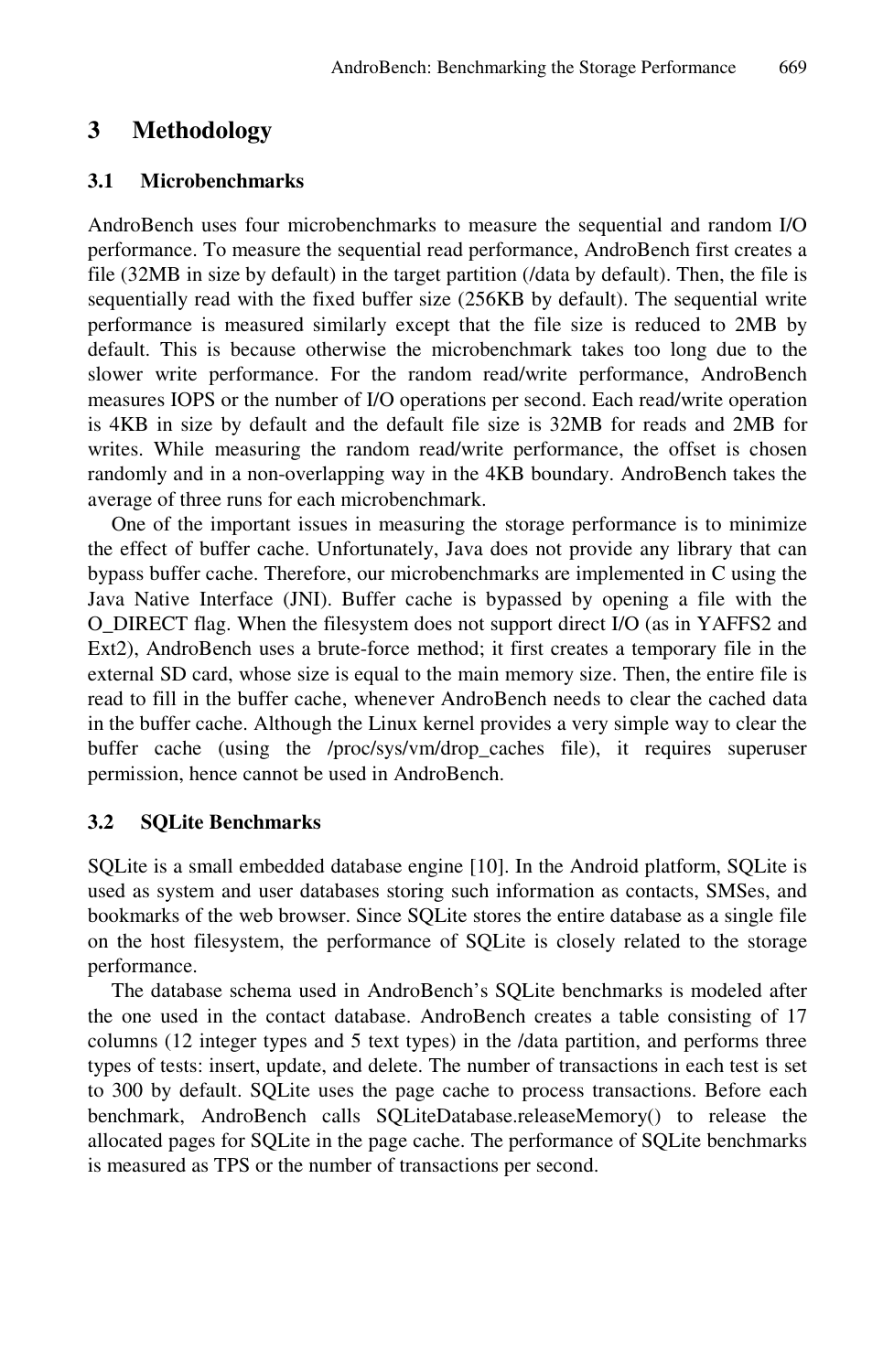## **3.3 Changing Parameters and Collecting Measurement Results**

AndroBench provides the Settings tab, where users can change various parameters such as the target partition, the file size and the buffer size used in the microbenchmarks, and the number of transactions in the SQLite benchmarks. The target partition can be any of internal (/data or /mnt/sdcard) or external SD card (such as /mnt/sdcard/external\_sd) partition. Since AndroBench supports the external SD card, it can be also used to compare the performance of various microSD cards with different speed class ratings.

After successfully completing all the benchmarks, AndroBench transmits the measurement results into the central server. The information collected includes the result of each microbenchmark and SQLite benchmark, the model name, and the associated parameters. This information is used to analyze the storage performance of Android-based devices and to show the top 10 rankings for each benchmark category. When processing the submitted results, we use the  $3\sigma$  rule; i.e., we only take the values within three standard deviations of the mean to get rid of the data with high variance for the given device. The use of the  $3\sigma$  rule is known to provide approximately a 99.73% of confidence interval [11]. In our analysis in Section 4, we also exclude any device for which the number of results after applying the  $3\sigma$  rule is less than 25.

# **4 Analysis**

As of August 30th, 2011, AndroBench accumulates the total 2,628 microbenchmark results from 236 devices during the past three months. For the SQLite benchmarks, the total 845 results are collected from 124 devices during a month. In the following subsections, we analyze the sequential and random I/O performance, the SQLite performance, and other characteristics of the storage performance in detail.

## **4.1 Sequential I/O Performance**

Table 1 and 2 list the top 5 devices which show the highest sequential read and write bandwidth, respectively. The international model (GT-I9100) and the domestic

| Model<br>name        | Average<br>performance | Standard<br>deviation | Model<br>name        | Average<br>performance | Standard<br>deviation |
|----------------------|------------------------|-----------------------|----------------------|------------------------|-----------------------|
| GT-19100             | 43.76                  | 2.9                   | GT-P1000             | 5.74                   | 1.36                  |
| <b>SHW-M250K</b>     | 41.89                  | 2.26                  | GT-I9100             | 5.28                   | 0.99                  |
| <b>SHW-M250S</b>     | 41.78                  | 2.18                  | <b>HTC</b> Sensation | 5.21                   | 0.79                  |
| GT-P1000             | 26.31                  | 1.42                  | Desire HD            | 5.04                   |                       |
| <b>HTC</b> Sensation | 25.93                  | 1.99                  | <b>SHW-M250K</b>     | 4.71                   | 1.21                  |

**Table 1.** Sequential read (MB/s) **Table 2.** Sequential write (MB/s)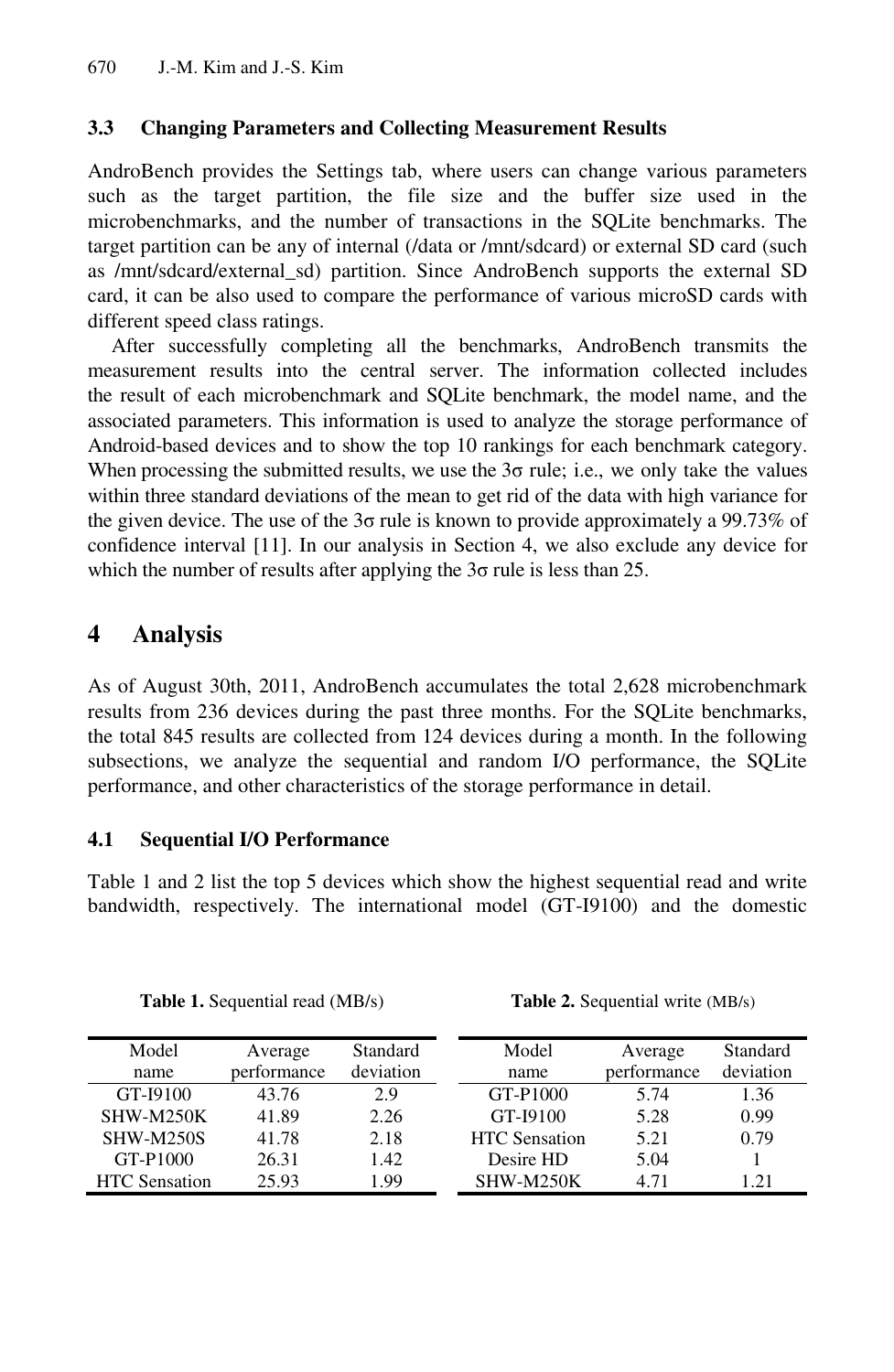models (SHW-M250K, SHW-M250S) of Samsung Galaxy S2 exhibit the sequential read bandwidth larger than 40MB/s. Samsung's Android-based Galaxy Tab (GT-P1000) shows the highest sequential write bandwidth. We can see that the sequential read is faster than the sequential write by almost a factor of 8 due to the characteristics of NAND flash memory.

## **4.2 Random I/O Performance**

Table 3 and 4 present the top 5 devices for the random read and write performance, respectively. For the random read performance, Samsung's Galaxy S series such as SHW-M110S (domestic model) and GT-I9000 (international model) accomplish over 1420 IOPS. On the other hand, HTC Desire is a winner in the random write performance showing about 200 IOPS. Again, the random write is far slower than the random read due to the characteristics of NAND flash memory. We also note that the device with high sequential I/O performance does not necessarily show high random I/O performance.

|  | <b>Table 3.</b> Random read (4K IOPS) |  |  |
|--|---------------------------------------|--|--|
|--|---------------------------------------|--|--|

**Table 4.** Random write (4K IOPS)

| Model            | Average     | Standard  | Model             | Average     | Standard  |
|------------------|-------------|-----------|-------------------|-------------|-----------|
| name             | performance | deviation | name              | performance | deviation |
| <b>SHW-M110S</b> | 1430.14     | 173.53    | <b>HTC</b> Desire | 196.64      | 153.77    |
| GT-19000         | 1421.59     | 101.68    | GT-19000          | 109.31      | 34.83     |
| GT-19100         | 1366.78     | 73.39     | <b>SHW-M180S</b>  | 97.39       | 64.28     |
| <b>SHW-M250S</b> | 1362.6      | 60.23     | <b>SHW-M110S</b>  | 91.71       | 45.11     |
| Nexus S          | 1210.8      | 51.17     | Desire HD         | 58.9        | 5.06      |

## **4.3 SQLite Performance**

Table 5, 6, and 7 compare the top 5 results of the SQLite benchmarks. HTC Desire shows the best performance in all SQLite benchmarks, recording 54.66 TPS, 55.75 TPS, and 52.07 TPS in the insert, update, and delete benchmark, respectively.

|  |  | Table 5. Insert performance (TPS) |  |
|--|--|-----------------------------------|--|
|--|--|-----------------------------------|--|

**Table 6.** Update performance (TPS)

| Model<br>name     | Average<br>performance | Standard<br>deviation | Model<br>name     | Average<br>performance | Standard<br>deviation |
|-------------------|------------------------|-----------------------|-------------------|------------------------|-----------------------|
| <b>HTC</b> Desire | 54.66                  | 30.78                 | <b>HTC</b> Desire | 55.75                  | 25.95                 |
| <b>SHW-M110S</b>  | 43.22                  | 12.23                 | <b>SHW-M110S</b>  | 44.52                  | 12.18                 |
| GT-I9000          | 38.5                   | 5.55                  | GT-I9100          | 42.6                   | 3.37                  |
| Desire HD         | 27.68                  | 7.64                  | GT-I9000          | 40.96                  | 6.35                  |
| GT-19100          | 18.4                   | 1.22                  | <b>SHW-M250S</b>  | 40.93                  | 2.49                  |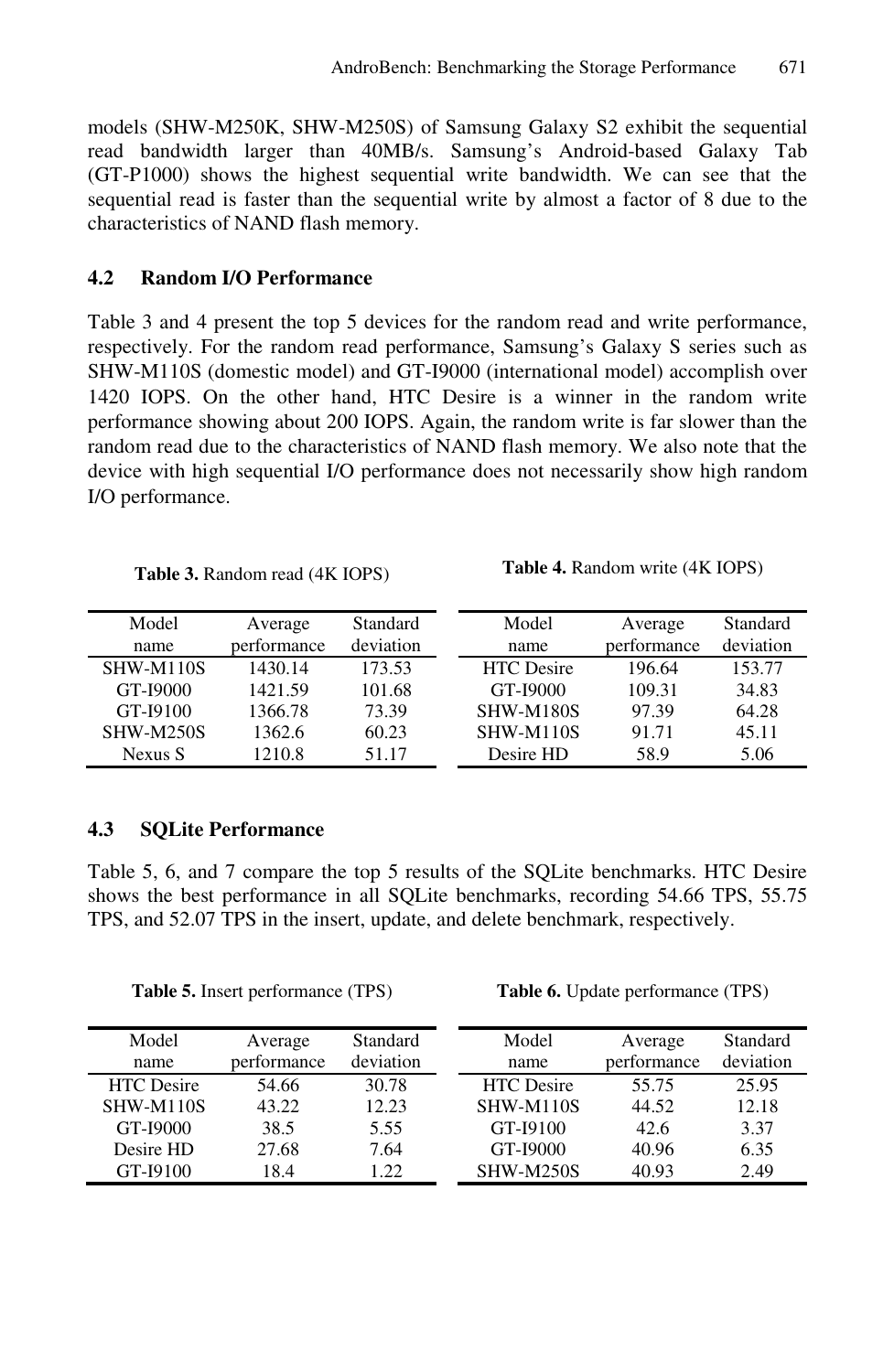We observe an interesting point in the SQLite performance. The results of the update benchmark are highly correlated with those of the delete benchmark. We believe this is because both benchmarks have a similar database access pattern where records are randomly updated or deleted.

| Model             | Average     | Standard  |  |
|-------------------|-------------|-----------|--|
| name              | performance | deviation |  |
| <b>HTC</b> Desire | 52.07       | 28.76     |  |
| <b>SHW-M110S</b>  | 45.19       | 12.51     |  |
| GT-I9100          | 42.14       | 3.27      |  |
| GT-I9000          | 40.67       | 5.47      |  |
| <b>SHW-M250S</b>  | 39.38       | 2.04      |  |

**Table 7.** Delete performance (TPS)

### **4.4 Changes in the Storage Performance Over Time**

Fig. 1 illustrates changes in the sequential and random I/O performance over time for four models of Samsung Galaxy series. SHW-M110S and SHW-M130L are domestic models of Galaxy S, and GT-P1000 is the 7-inch model of Galaxy Tab. GT-I9100 is the international model of the next-generation Galaxy S2. In Fig. 1, the x-axis is arranged in chronological order of release date of the corresponding model.



**Fig. 1.** Sequential and random access performance of Samsung Galaxy series

We observe that the sequential read and write performance have been improved over time, where the increasing rate of the sequential read is faster than that of the sequential write. This is because each model adopts a newer version of eMMC, which provides better sequential bandwidth. However, the random read and write performance of eMMCs are not significantly improved over time. The latest model of Samsung Galaxy S2, GT-I9100, shows the random I/O performance worse than its previous models. From these results, we can see that the random I/O performance of eMMCs is much harder to be improved.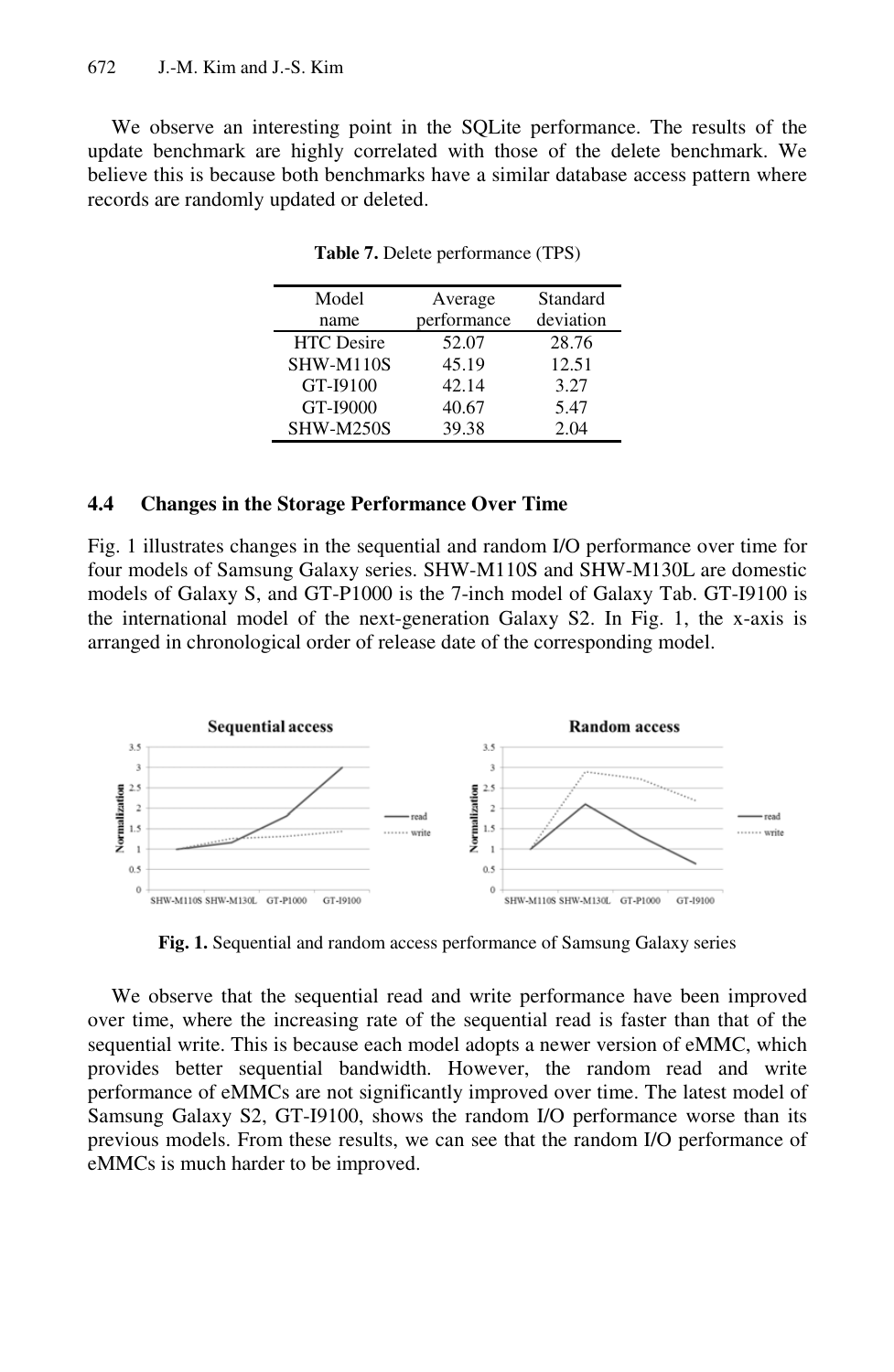#### **4.5 The Effect of Filesystems**

Two different filesystems, YAFFS2 and Ext4, have been used in HTC Desire. Fig. 2 compares the performance effect of using these filesystems on the same device. Ext4 shows the higher sequential I/O performance than YAFFS2. On the contrary, YAFFS2 is very strong on the random I/O performance. This is because YAFFS2 is based on LFS (Log-structured File System) [12], where filesystem updates are sequentially logged in the storage.



**Fig. 2.** The effect of using different filesystems (Ext4 and YAFFS2) on HTC Desire

The results of sequential and random read performance shown in Fig. 2 require careful attention. It is known that the log-structured design impairs the read performance as the data blocks belonging to a file can be spread out over the storage. Especially, the random read performance has no benefit in YAFFS2 as each 4KB block will be fetched randomly in both YAFFS2 and Ext4. In spite of this, YAFFS2 shows the significantly higher random read performance compared to Ext4. We believe this is because the kernel readahead is enabled in YAFFS2 which prefetches up to 128KB of data to the page cache. Unlike Ext4, we could not make YAFFS2 bypass the page cache as it does not support direct I/O.

#### **4.6 The Effect of eMMC Upgrade on the Same Device**

Fig. 3 plots the sequential read and random write performance of the submitted results for GT-I9000. Interestingly, we can observe that all the measurement results are clustered into two groups: around 18MB/s and 13MB/s for sequential reads, and around 150 IOPS and 50 IOPS for random writes. The reason of these results is due to the internal eMMC upgrade in the same model. The GT-I9000 model is known to use two kinds of eMMCs, one from Samsung and the other from Sandisk.



**Fig. 3.** The sequential read and random write performance of GT-I9000